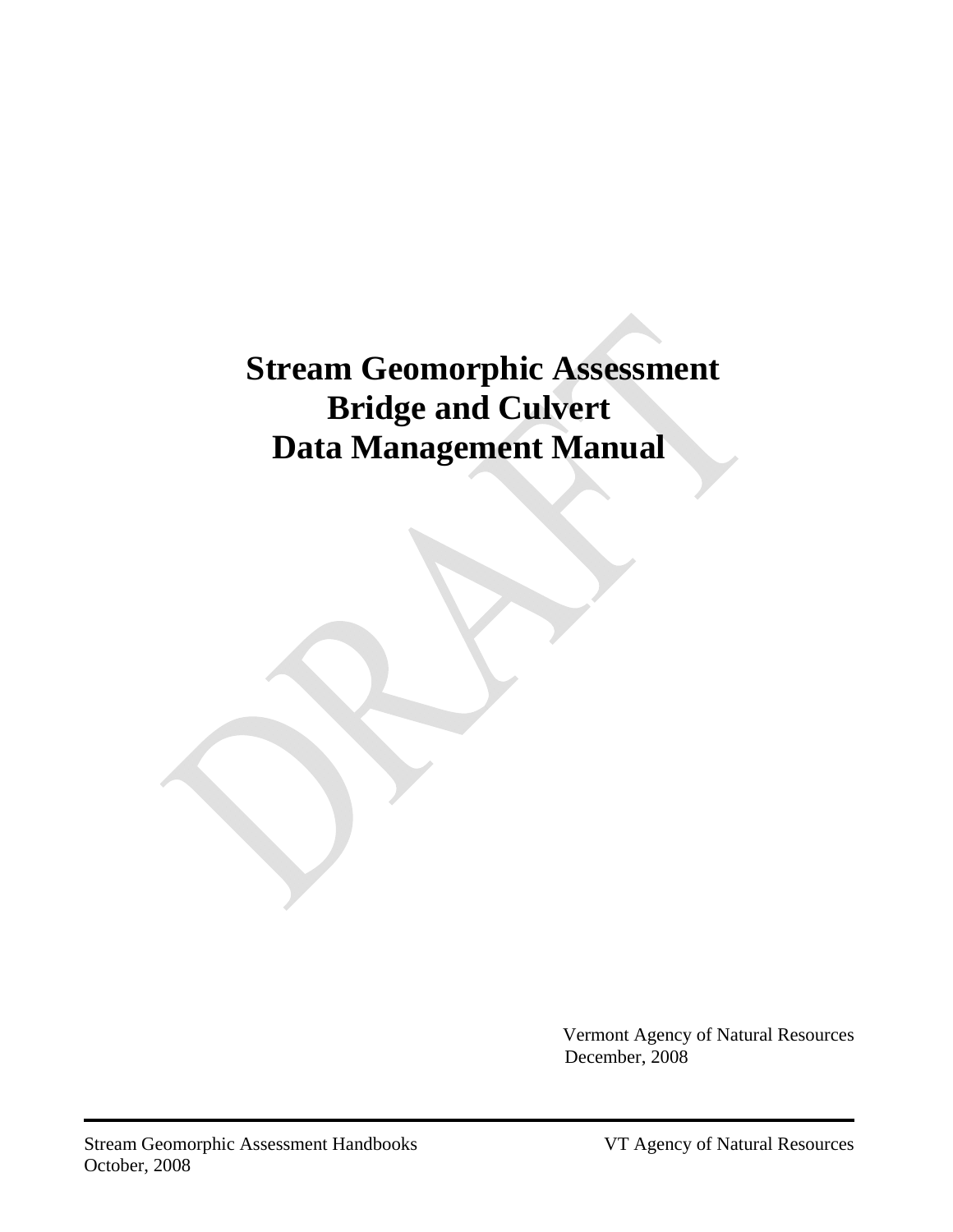### **Table of Contents**

| Introduction to the Stream Geomorphic Assessment Bridge and Culvert Database1 |  |
|-------------------------------------------------------------------------------|--|
|                                                                               |  |
|                                                                               |  |
|                                                                               |  |
|                                                                               |  |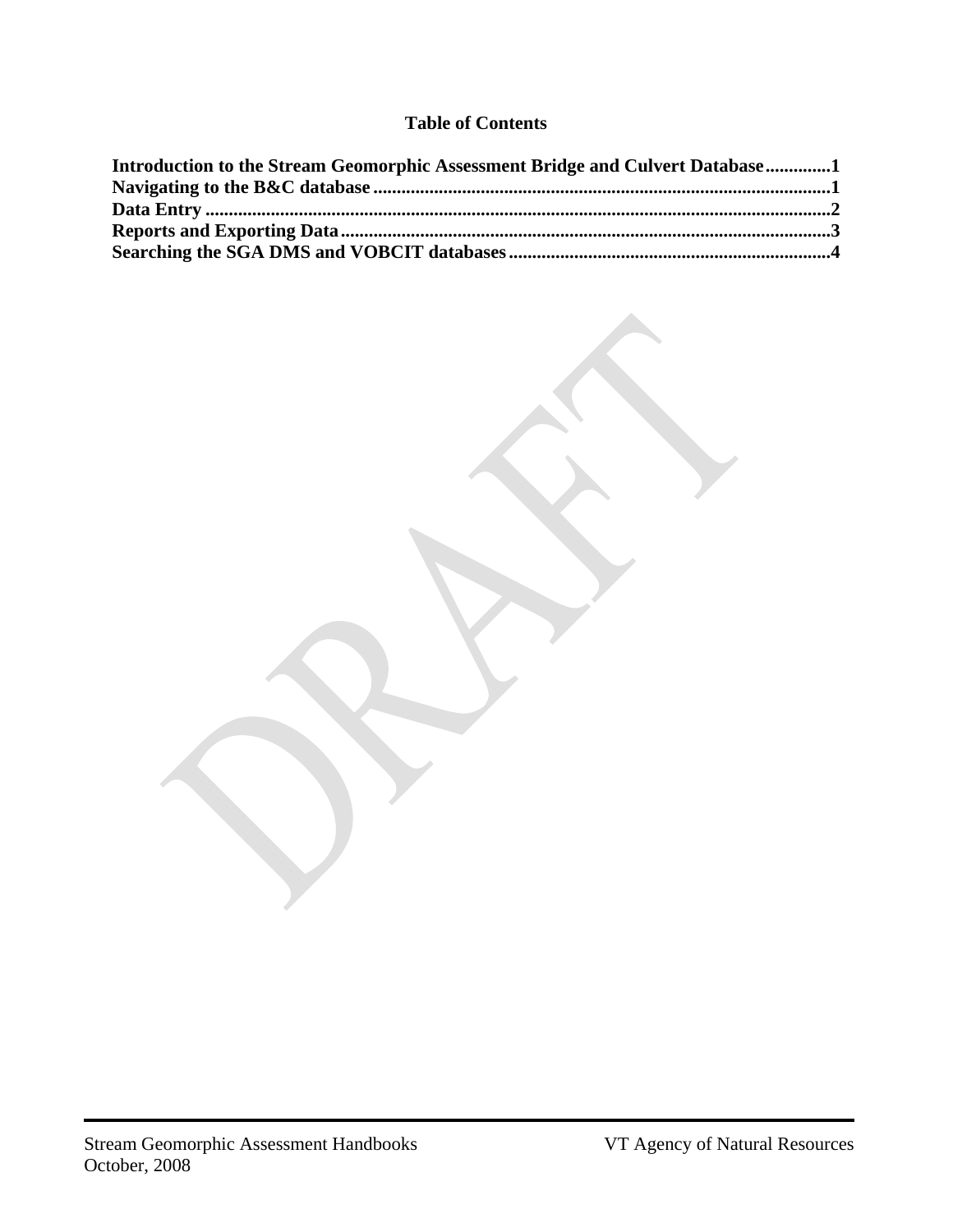#### <span id="page-2-1"></span><span id="page-2-0"></span>**Introduction to the Stream Geomorphic Assessment Bridge and Culvert Database**

The Stream Geomorphic Assessment Data Management System Bridge and Culvert database (B&C database) is a component of the larger Stream Geomorphic Assessment Data Management System (DMS). The B&C database stores data collected following protocols described in Appendix G of the Stream Geomorphic Assessment Protocol and generates reports based on that data. Individual reports or a master data table can be downloaded in various formats which allows for easy inclusion in word processing documents, flexibility of analysis and easy generation of a GIS B&C layer. The DMS B&C database includes a search tool that locates the dataset in the Vtrans VOBCIT database that corresponds to any particular structure in the DMS B&C database. This allows the user an efficient means to compile both Stream Geomorphic Assessment and Local Roads data for individual structures. This document briefly describes the use of the B&C database and references additional documentation for more information.

#### <span id="page-2-2"></span>**Navigating to the B&C database**

From the DMS home page click on the datasets tab in the top margin, then click on the structures tab in the left margin, this will bring you to the Structure Datasets Page. Once at the Structure Datasets page you can click on one of the hyperlinks in the dataset table to access a listed data set, use the tabs in the left margin to: select reports by town, search for structure SGA B&C reports by Structure ID or VOBCIT ID or search VOBCIT for a report on a particular structure.

| $\bullet$              | <b>Stream Geomorphic Assessment</b>            |          |                         |                            |         |
|------------------------|------------------------------------------------|----------|-------------------------|----------------------------|---------|
| <b>VERMONT</b>         | Agency of Natural Resources                    |          |                         |                            |         |
| Vermont.gov            | home                                           | projects | datasets                | staff                      | log out |
|                        | home > datasets > structures                   |          |                         |                            |         |
| Datasets List          | <b>Structure (Bridge/Culvert) Datasets</b>     |          |                         |                            |         |
| <b>structures</b><br>٠ | Click on a dataset for additional information. |          |                         |                            |         |
|                        |                                                |          |                         |                            |         |
| Reports by town        | <b>Basin Name</b>                              |          | <b>Dataset Name</b>     |                            |         |
| Search                 | <b>Black, Barton, Clyde</b>                    |          | <b>Barton</b>           |                            |         |
|                        |                                                |          | <b>Black - North</b>    |                            |         |
| <b>VOBCIT Reports</b>  |                                                |          | Clyde                   |                            |         |
|                        |                                                |          | <b>Coventry B&amp;C</b> |                            |         |
|                        |                                                |          |                         | Willoughby Lake tribs      |         |
|                        | Hoosic, Walloomsac, Batten Kill                |          |                         | Batten Kill - White / Mill |         |
|                        |                                                |          | <b>Battenkill</b>       |                            |         |
|                        |                                                |          | Walloomsac              |                            |         |
|                        | Lamoille                                       |          | <b>Brewster River</b>   |                            |         |
|                        |                                                |          | <b>Browns River</b>     |                            |         |
|                        |                                                |          | Centerville             |                            |         |
|                        |                                                |          | <b>Deer Brook</b>       |                            |         |
|                        |                                                |          | <b>Elmore Branch</b>    |                            |         |
|                        |                                                |          | <b>Foote Brook</b>      |                            |         |

Structure Datasets Page

Clicking one of the hyperlinks in the Structure Datasets table will take you to the Background Information page for that dataset. Here you can use the tabs in the left margin to view the data entry forms (if you have been given data entry permission this is where you enter data), access reports for that dataset and export the data for that dataset in a dbf table.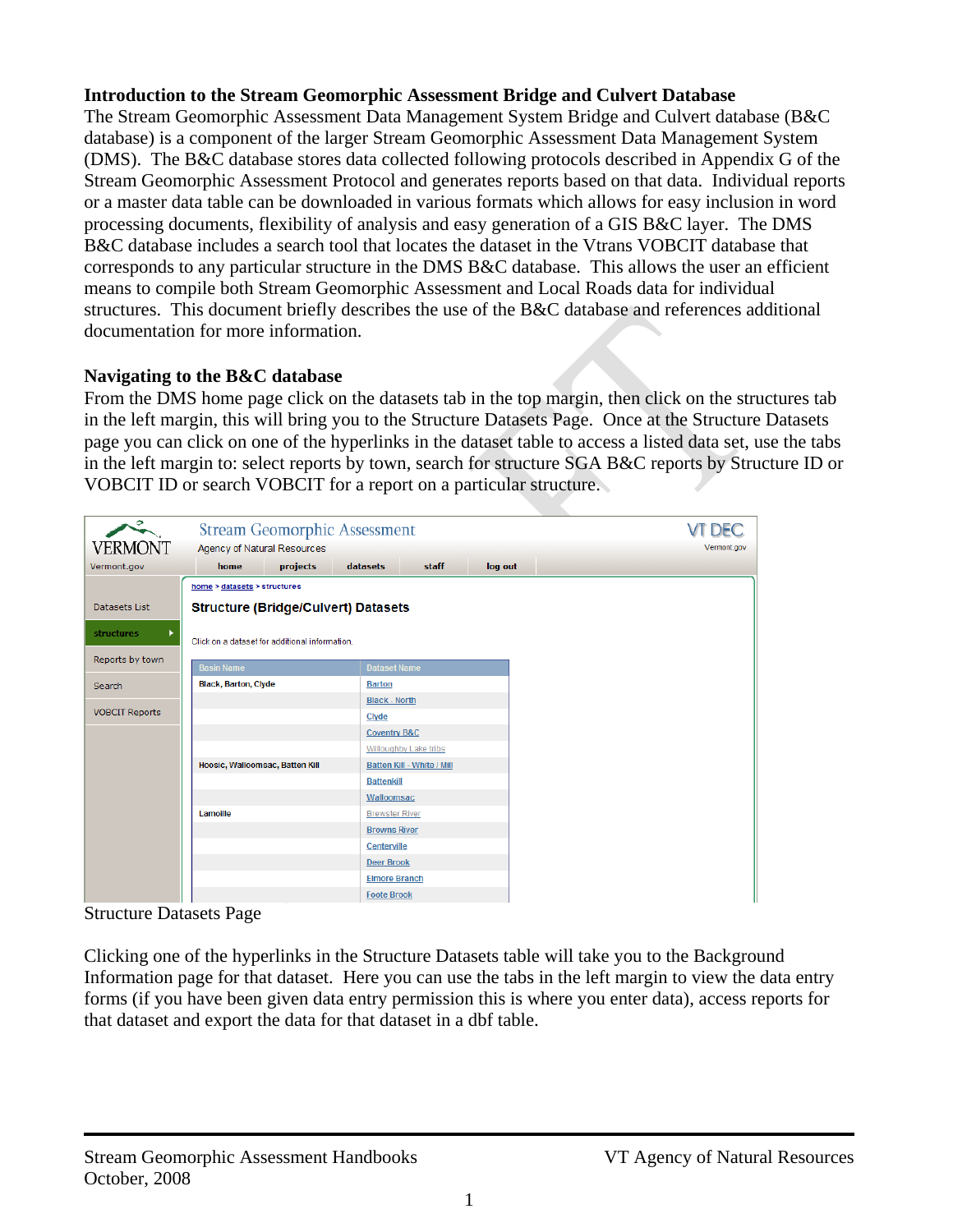<span id="page-3-0"></span>

|                                                                                                                                                                                                        |                                                  | <b>Stream Geomorphic Assessment</b>       |                                        | <b>DEC</b>  |  |  |  |  |  |
|--------------------------------------------------------------------------------------------------------------------------------------------------------------------------------------------------------|--------------------------------------------------|-------------------------------------------|----------------------------------------|-------------|--|--|--|--|--|
| <b>VERMONT</b>                                                                                                                                                                                         | <b>Agency of Natural Resources</b>               |                                           |                                        | Vermont.gov |  |  |  |  |  |
| Vermont.gov                                                                                                                                                                                            | home                                             | projects<br>datasets                      | staff<br>log out                       |             |  |  |  |  |  |
|                                                                                                                                                                                                        |                                                  | home > datasets > structures > West River |                                        |             |  |  |  |  |  |
| <b>Datasets List</b>                                                                                                                                                                                   | <b>West River</b>                                |                                           |                                        |             |  |  |  |  |  |
| structures                                                                                                                                                                                             | <b>Bridge and Culvert Background Information</b> |                                           |                                        |             |  |  |  |  |  |
| <b>Background</b><br>٠                                                                                                                                                                                 | <b>Contact Names</b>                             |                                           |                                        |             |  |  |  |  |  |
| Data entry                                                                                                                                                                                             | <b>Name</b>                                      | Organization                              | <b>Phone / E-mail Address</b>          |             |  |  |  |  |  |
| Reports                                                                                                                                                                                                | <b>Shannon Hill</b>                              | Agency of Natural Resources               | 747-5066<br>shannon.pytlik@state.vt.us |             |  |  |  |  |  |
| Export                                                                                                                                                                                                 | Kim Lutz                                         | The Nature Conservancy                    | klutz@tnc.org                          |             |  |  |  |  |  |
| Reports by town                                                                                                                                                                                        |                                                  |                                           |                                        |             |  |  |  |  |  |
| Search                                                                                                                                                                                                 |                                                  |                                           |                                        |             |  |  |  |  |  |
| <b>VOBCIT Reports</b>                                                                                                                                                                                  |                                                  |                                           |                                        |             |  |  |  |  |  |
| VT DEC . 103 South Main Street . Waterbury, VT 05671                                                                                                                                                   |                                                  |                                           |                                        |             |  |  |  |  |  |
| $N$ RSS<br>SGA Map Site<br>Policies<br>Accessibility<br>VT Online Bridge & Culvert Tool<br>Contact & Help<br>A Vermont Government Website Copyright 2008 State of Vermont<br>Structure Background Dage |                                                  |                                           |                                        |             |  |  |  |  |  |

Structure Background Page

#### <span id="page-3-1"></span>**Data Entry**

From the Dataset Background Page you can click the Data Entry button in the left margin to view, or if you have data entry permissions, enter data. If you don't have data entry permissions for the data set you have navigated to you will be able to view the completed data entry forms but will not be able to enter or edit data.

If you do have data entry permissions for the dataset that you have navigated to you can either select an existing structure (if one exists) or click the "Add a New Structure" button. Selecting an existing structure allows you to edit the data for that structure. Clicking the Add a New Structure button takes you to the Add a New Structure page where you will first create a SgaID for the structure.

| っ                                                      |                                                                                                 | <b>Stream Geomorphic Assessment</b> |                             |                                                |                       |                                    |               |               |             |  |
|--------------------------------------------------------|-------------------------------------------------------------------------------------------------|-------------------------------------|-----------------------------|------------------------------------------------|-----------------------|------------------------------------|---------------|---------------|-------------|--|
| <b>VERMONT</b>                                         |                                                                                                 |                                     | Agency of Natural Resources |                                                |                       |                                    |               |               | Vermont.gov |  |
| Vermont.gov                                            |                                                                                                 | home                                | projects                    | datasets                                       | staff                 | log out                            |               |               |             |  |
| home > datasets > structures > West River > data entry |                                                                                                 |                                     |                             |                                                |                       |                                    |               |               |             |  |
| Datasets List                                          | <b>West River</b>                                                                               |                                     |                             |                                                |                       |                                    |               |               |             |  |
| structures                                             | List of Structures (Bridges, Arches and Culverts)                                               |                                     |                             |                                                |                       |                                    |               |               |             |  |
| Background                                             |                                                                                                 |                                     |                             | Page: 1 2 3 4 5 6 7 8 9 10 11 12 13 14 15 16   | <b>All Structures</b> |                                    |               |               |             |  |
| ь<br>Data entry                                        | Add New Structure When you View the data, you will then have the option to enter and edit data. |                                     |                             |                                                |                       |                                    |               |               |             |  |
| <b>Reports</b>                                         | Line $#$                                                                                        |                                     | <b>Town</b>                 | <b>Road Name</b>                               | <b>Structure ID</b>   | <b>VOBCIT</b><br><b>Struct Num</b> | <b>Type</b>   |               |             |  |
| <b>Export</b>                                          | 1                                                                                               | <b>View</b>                         | <b>Brattleboro</b>          | <b>BLACK</b><br><b>MOUNTAIN RD</b>             | 100036000313021       | 700036030813023                    | Culvert       | <b>Delete</b> |             |  |
| Reports by town                                        | $\overline{2}$                                                                                  | <b>View</b>                         |                             | <b>FOX FARM RD</b>                             | 100035000213021       | 700035033913023                    | Culvert       | <b>Delete</b> |             |  |
| Search                                                 | 3                                                                                               | <b>View</b>                         |                             | <b>UPPER</b><br><b>DUMMERSTON</b><br><b>RD</b> | 100005000113021       | 700005041813023                    | Culvert       | <b>Delete</b> |             |  |
| <b>VOBCIT Reports</b>                                  | 4                                                                                               | <b>View</b>                         |                             | Route 30                                       | 300015000413021       | 700005042813023                    | Culvert       | <b>Delete</b> |             |  |
|                                                        | 5                                                                                               | <b>View</b>                         |                             |                                                | 300015000313021       | 700005052513023                    | Culvert       | <b>Delete</b> |             |  |
|                                                        | 6                                                                                               | <b>View</b>                         | <b>Brookfield</b>           | Unknown                                        | 201303380113031       | 700037044709033                    | <b>Bridge</b> | <b>Delete</b> |             |  |

Data Entry Structure List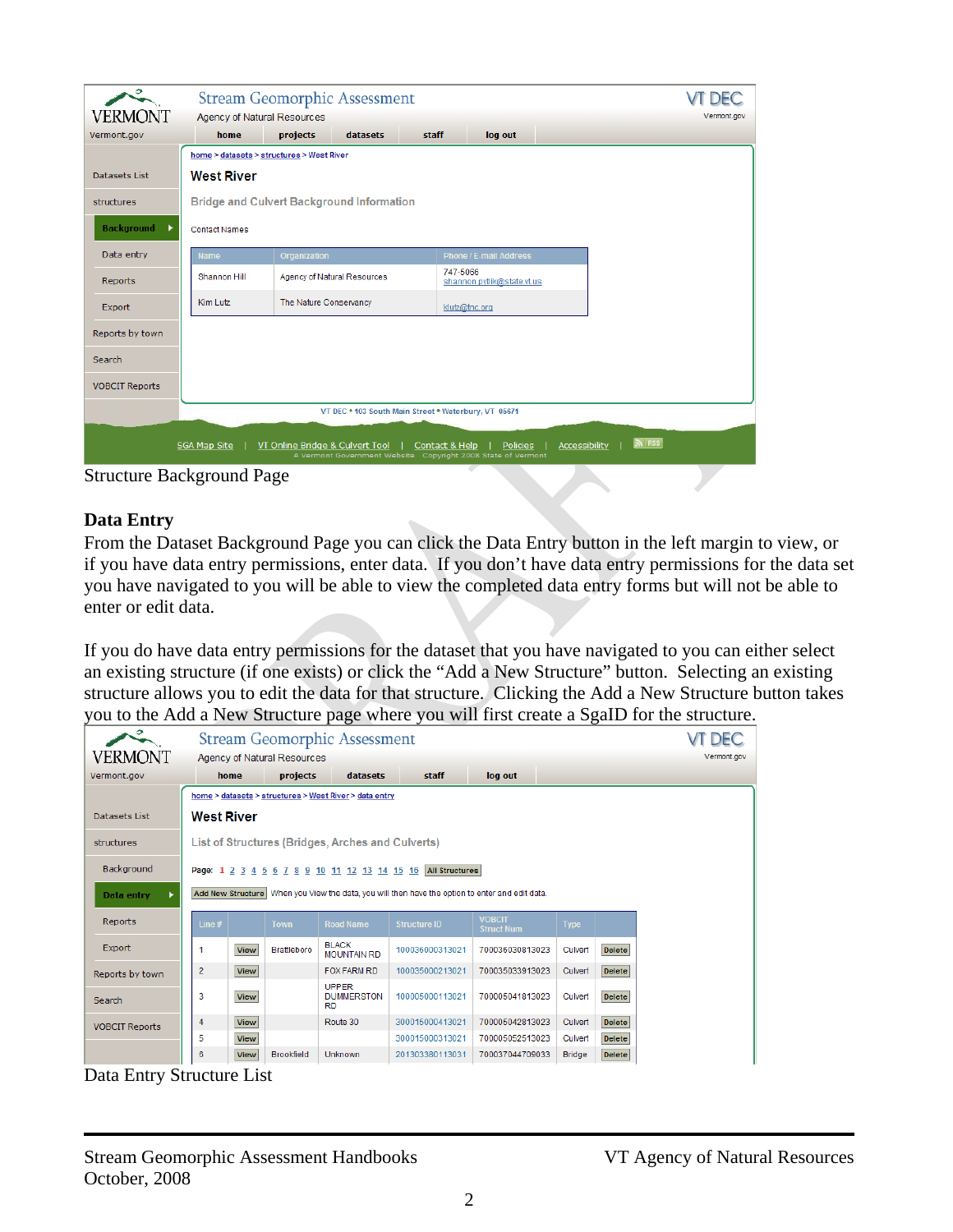<span id="page-4-0"></span>In the, add new structure page you will enter values for the following parameters which are used to create a SgaID by filling in the four fields on the page (see the [2009 Bridge and Culvert Assessment](http://www.anr.state.vt.us/dec/waterq/rivers/docs/rv_SGAB&CProtocols.pdf)  [Protocol](http://www.anr.state.vt.us/dec/waterq/rivers/docs/rv_SGAB&CProtocols.pdf) for more information on filling in these fields).

| 0.                                                                                                                                                                                                                                                                                                                                                                       | <b>Stream Geomorphic Assessment</b>                    |                                      |                          |                                                                                |          |                          |  |  |
|--------------------------------------------------------------------------------------------------------------------------------------------------------------------------------------------------------------------------------------------------------------------------------------------------------------------------------------------------------------------------|--------------------------------------------------------|--------------------------------------|--------------------------|--------------------------------------------------------------------------------|----------|--------------------------|--|--|
| VERMONT                                                                                                                                                                                                                                                                                                                                                                  | <b>Agency of Natural Resources</b>                     |                                      |                          |                                                                                |          | Vermont.gov              |  |  |
| Vermont.gov                                                                                                                                                                                                                                                                                                                                                              | home                                                   | projects                             | datasets                 | staff                                                                          | log out  |                          |  |  |
|                                                                                                                                                                                                                                                                                                                                                                          | home > datasets > structures > West River > data entry |                                      |                          |                                                                                |          |                          |  |  |
| Datasets List                                                                                                                                                                                                                                                                                                                                                            | <b>West River</b>                                      |                                      |                          |                                                                                |          |                          |  |  |
| structures                                                                                                                                                                                                                                                                                                                                                               | <b>Add a new Structure</b>                             |                                      |                          |                                                                                |          |                          |  |  |
| Background                                                                                                                                                                                                                                                                                                                                                               |                                                        |                                      |                          |                                                                                |          |                          |  |  |
| Data entry<br>٠                                                                                                                                                                                                                                                                                                                                                          | Return to List of Structures                           |                                      |                          |                                                                                |          |                          |  |  |
| Reports                                                                                                                                                                                                                                                                                                                                                                  | This form will generate a SGA-DMS Structure Number.    | Owner / Size: Unknown                |                          | $\checkmark$                                                                   |          |                          |  |  |
| Export                                                                                                                                                                                                                                                                                                                                                                   | <b>Highway Number:</b>                                 |                                      | (between 1 and 4 digits) |                                                                                |          |                          |  |  |
| Reports by town                                                                                                                                                                                                                                                                                                                                                          | <b>Transportation System: Town</b>                     | County/Town: ADDISON<br>$\checkmark$ | $\checkmark$             |                                                                                |          |                          |  |  |
| Search                                                                                                                                                                                                                                                                                                                                                                   |                                                        |                                      |                          |                                                                                |          |                          |  |  |
| <b>VOBCIT Reports</b>                                                                                                                                                                                                                                                                                                                                                    | Save & to List                                         |                                      |                          |                                                                                |          |                          |  |  |
|                                                                                                                                                                                                                                                                                                                                                                          |                                                        |                                      |                          |                                                                                |          |                          |  |  |
|                                                                                                                                                                                                                                                                                                                                                                          |                                                        |                                      |                          | VT DEC . 103 South Main Street . Waterbury, VT 05671                           |          |                          |  |  |
| $\lambda$ 11 $\lambda$ 11 $\lambda$ 11 $\lambda$ 11 $\lambda$ 11 $\lambda$ 11 $\lambda$ 11 $\lambda$ 11 $\lambda$ 11 $\lambda$ 11 $\lambda$ 11 $\lambda$ 11 $\lambda$ 11 $\lambda$ 11 $\lambda$ 11 $\lambda$ 11 $\lambda$ 11 $\lambda$ 11 $\lambda$ 11 $\lambda$ 11 $\lambda$ 11 $\lambda$ 11 $\lambda$ 11 $\lambda$ 11 $\lambda$ 11 $\lambda$ 11 $\lambda$ 11 $\lambda$ | <b>SGA Map Site</b>                                    | VT Online Bridge & Culvert Tool      |                          | Contact & Help<br>A Vermont Government Website Copyright 2008 State of Vermont | Policies | $N$ RSS<br>Accessibility |  |  |

Add New Structure Page

Once you have added the new structure by clicking the Save & To List Button you can navigate through the list for the newly added structure and clicking the View Button. Now you can click the Enter Edit Data button to begin data entry.

Data entry fields have been grouped into six different steps to provide increased organization, allow for quick movement through the data fields and increase the overall ease of data entry. The order in which the fields appear in the DMS corresponds to the order in which they appear on the data forms (see Appendix G).

# <span id="page-4-1"></span>**Reports and Exporting Data**

You can access a series of reports (see the [Bridge and Culvert Assessment Protocol](http://www.anr.state.vt.us/dec/waterq/rivers/docs/rv_SGAB&CProtocols.pdf) for more information on the reports provided in the Bridge and Culvert database). These reports can be downloaded in several formats including: Microsoft Excel, Adobe pdf, and .dbf. In addition to downloading reports you can download the master data table for an individual dataset or the entire state-wide dataset. From the Background Information page click the Export tab in the left margin which will take you to the Export Bridge and Culvert Data page.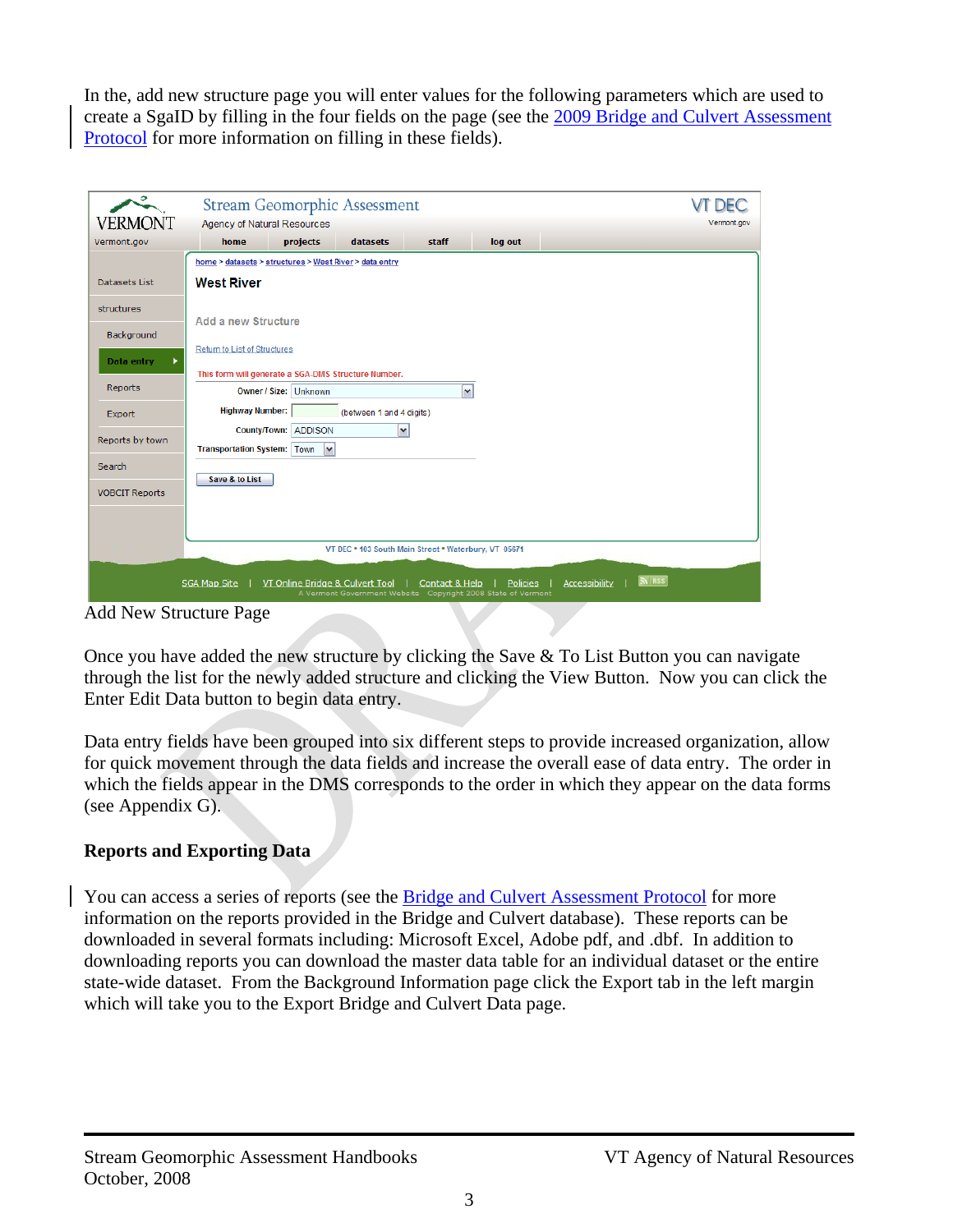<span id="page-5-0"></span>

| 0<br>VERMONT                                                                                                    |                                                                      | <b>Stream Geomorphic Assessment</b><br><b>Agency of Natural Resources</b> |          |                                                                                |                      |                      |                             | <b>DEC</b><br>Vermont.gov |  |  |
|-----------------------------------------------------------------------------------------------------------------|----------------------------------------------------------------------|---------------------------------------------------------------------------|----------|--------------------------------------------------------------------------------|----------------------|----------------------|-----------------------------|---------------------------|--|--|
| Vermont.gov                                                                                                     | home                                                                 | projects                                                                  | datasets | staff                                                                          | log out              |                      |                             |                           |  |  |
|                                                                                                                 |                                                                      | home > datasets > structures > Barton > export                            |          |                                                                                |                      |                      |                             |                           |  |  |
| Datasets List                                                                                                   | <b>Barton</b>                                                        |                                                                           |          |                                                                                |                      |                      |                             |                           |  |  |
| structures                                                                                                      | <b>Export Bridge and Culvert Data</b>                                |                                                                           |          |                                                                                |                      |                      |                             |                           |  |  |
| Background                                                                                                      | See files previously exported                                        |                                                                           |          |                                                                                |                      |                      |                             |                           |  |  |
| Data entry                                                                                                      | Please be patient - the export may take several minutes to complete. |                                                                           |          |                                                                                |                      |                      |                             |                           |  |  |
| Reports                                                                                                         | <b>Dataset</b>                                                       | <b>Description</b>                                                        |          | <b>Filename</b>                                                                | <b>Field</b><br>List | <b>Action</b>        |                             |                           |  |  |
| <b>Export</b>                                                                                                   | Barton                                                               | The list of DMS Strucutes in this<br>dataset                              |          | DmsDataSetStructures.dbf                                                       | <b>View</b>          | <b>Export</b>        |                             |                           |  |  |
| Reports by town                                                                                                 | State of<br>VT                                                       | The statewide list DMS Structures.                                        |          | DMVTStructures.dbf                                                             | <b>View</b>          | <b>Export</b>        |                             |                           |  |  |
| Search                                                                                                          |                                                                      |                                                                           |          |                                                                                |                      |                      |                             |                           |  |  |
| <b>VOBCIT Reports</b>                                                                                           |                                                                      |                                                                           |          |                                                                                |                      |                      |                             |                           |  |  |
|                                                                                                                 |                                                                      |                                                                           |          |                                                                                |                      |                      |                             |                           |  |  |
|                                                                                                                 |                                                                      |                                                                           |          |                                                                                |                      |                      |                             |                           |  |  |
|                                                                                                                 |                                                                      |                                                                           |          |                                                                                |                      |                      |                             |                           |  |  |
|                                                                                                                 |                                                                      |                                                                           |          | VT DEC . 103 South Main Street . Waterbury, VT 05671                           |                      |                      |                             |                           |  |  |
|                                                                                                                 |                                                                      |                                                                           |          |                                                                                |                      |                      |                             |                           |  |  |
|                                                                                                                 | <b>SGA Map Site</b>                                                  | VT Online Bridge & Culvert Tool                                           |          | Contact & Help<br>A Vermont Government Website Copyright 2008 State of Vermont | Policies             | <b>Accessibility</b> | $\overline{\mathbf{N}}$ RSS |                           |  |  |
| $E_{\text{max}}$ and $D_{\text{max}}(A_{\text{max}})$ and $D_{\text{max}}(D_{\text{max}})$ and $D_{\text{max}}$ |                                                                      |                                                                           |          |                                                                                |                      |                      |                             |                           |  |  |

Export Bridge and Culvert Data page

The data is exported as a .dbf table that can be used in a variety of programs including Microsoft Excel and ESRI GIS software. Before exporting the dataset you can view the field list for the export table by clicking the View button in the Field List column. To export the data table simply click on the Export button for either the individual or state-wide data set.

## <span id="page-5-1"></span>**Searching the SGA DMS and VOBCIT databases**

From the Structure Datasets page you can navigate to the Structure Search page by clicking on the Search button in the left margin. Once at the Structure Search page you can search the SGA B&C database by SgaID or VOBCIT Struct\_Num. The search by VOBCIT Struct\_Num is particularly useful if you have identified a particular structure of interest in the VOBCIT database and would like to find that structure in the SGA B&C database.